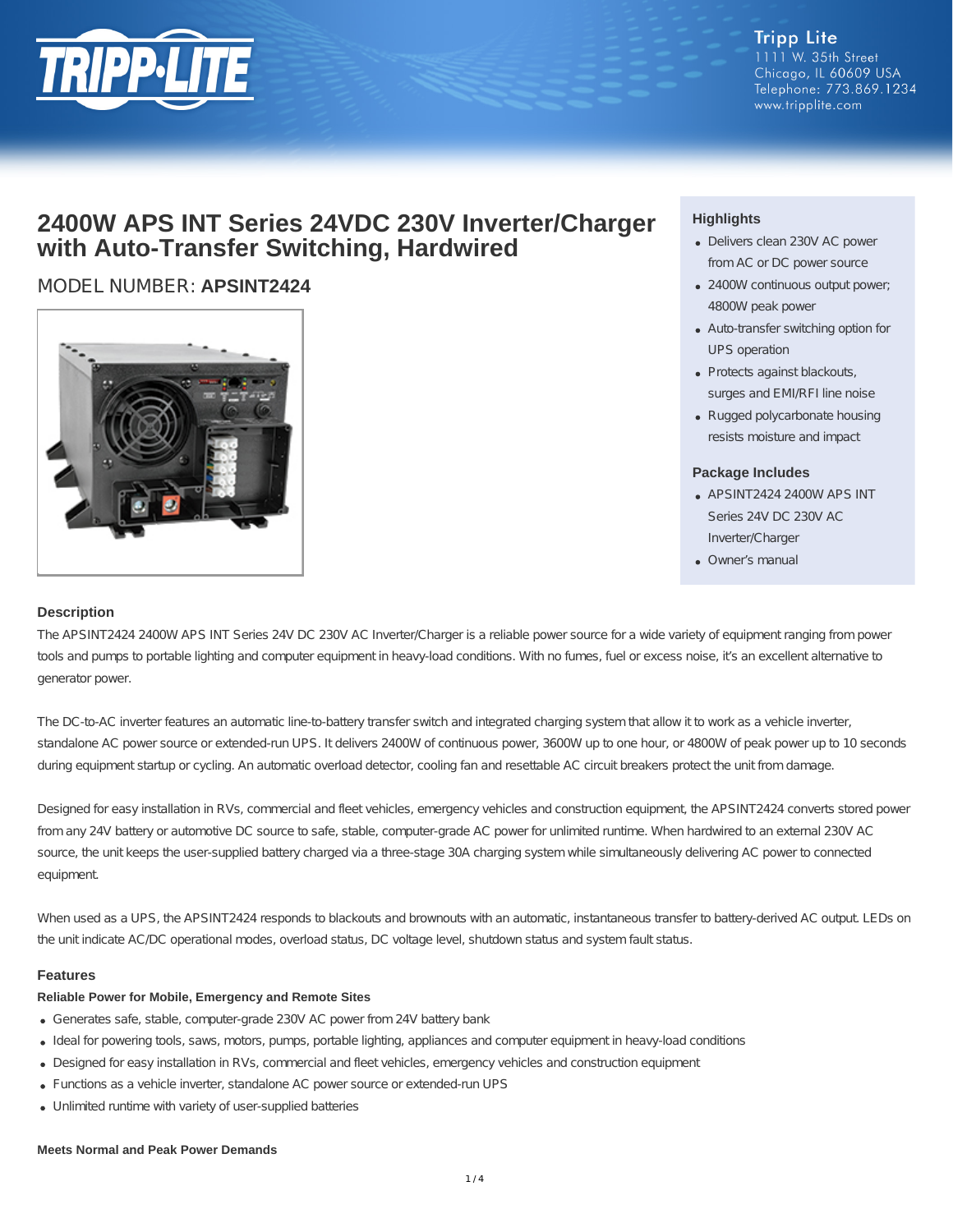

- 2400W of continuous power
- 3600W of reserve power up to 1 hr.
- 4800W of peak power up to 10 sec. to accommodate surge power demands during equipment startup and cycling
- Automatic overload detector, built-in cooling fan and resettable AC circuit breakers protect unit from damage
- High-current DC input terminals for simple hardwired installation

#### **Automatic Transfer Switching**

- Transfer relay switches to inverter power during blackout in 20 ms
- 3-position switch enables Auto, Charge Only or System Off mode
- DIP switches configure high and low voltage auto-transfer

#### **3-Stage 30A Battery Charger**

- Serves as battery charger when external 230V AC power is supplied and powering connected equipment
- Protects battery from overcharging and overdischarging
- Low-battery protection prevents excessive battery depletion
- DIP switches configure wet/gel charging profiles

#### **Optional Remote Control Capability**

RJ45 communication port allows connection of optional remote control module, such as Tripp Lite's [APSRM4](http://www.tripplite.com/Remote-Control-Module-Tripp-Lite-PowerVerter-Inverters-Inverter-Chargers~APSRM4)

#### **Front-Panel LEDs**

Indicate AC/DC operational modes, overload status, DC voltage level, shutdown status and system fault status

#### **Rugged Polycarbonate Housing**

- Resists moisture, vibration and impact
- Built-in mounting feet for installation on any rigid horizontal surface

# **Specifications**

| <b>OUTPUT</b>                          |                                                                                                                                                                     |  |
|----------------------------------------|---------------------------------------------------------------------------------------------------------------------------------------------------------------------|--|
| Nominal Output Voltage(s)<br>Supported | 230V                                                                                                                                                                |  |
| <b>Frequency Compatibility</b>         | 50 Hz                                                                                                                                                               |  |
| <b>Output Receptacles</b>              | Hardwire                                                                                                                                                            |  |
| Output (Watts)                         | 2400                                                                                                                                                                |  |
| Continuous Output Capacity (Watts)     | 2400                                                                                                                                                                |  |
| Peak Output Capacity (Watts)           | 4800                                                                                                                                                                |  |
| <b>Output Voltage Regulation</b>       | LINE POWER (AC): Maintains 230V nominal sine wave output from line power source. INVERTER POWER (AC):<br>Maintains PWM sine wave output voltage of 230 VAC (+/-5%). |  |
| <b>Output Frequency Regulation</b>     | 50 Hz $(+/- 0.3$ Hz)                                                                                                                                                |  |
| <b>Overload Protection</b>             | Includes 10A input breaker dedicated to the charging system and 15A output breaker for AC output loads.                                                             |  |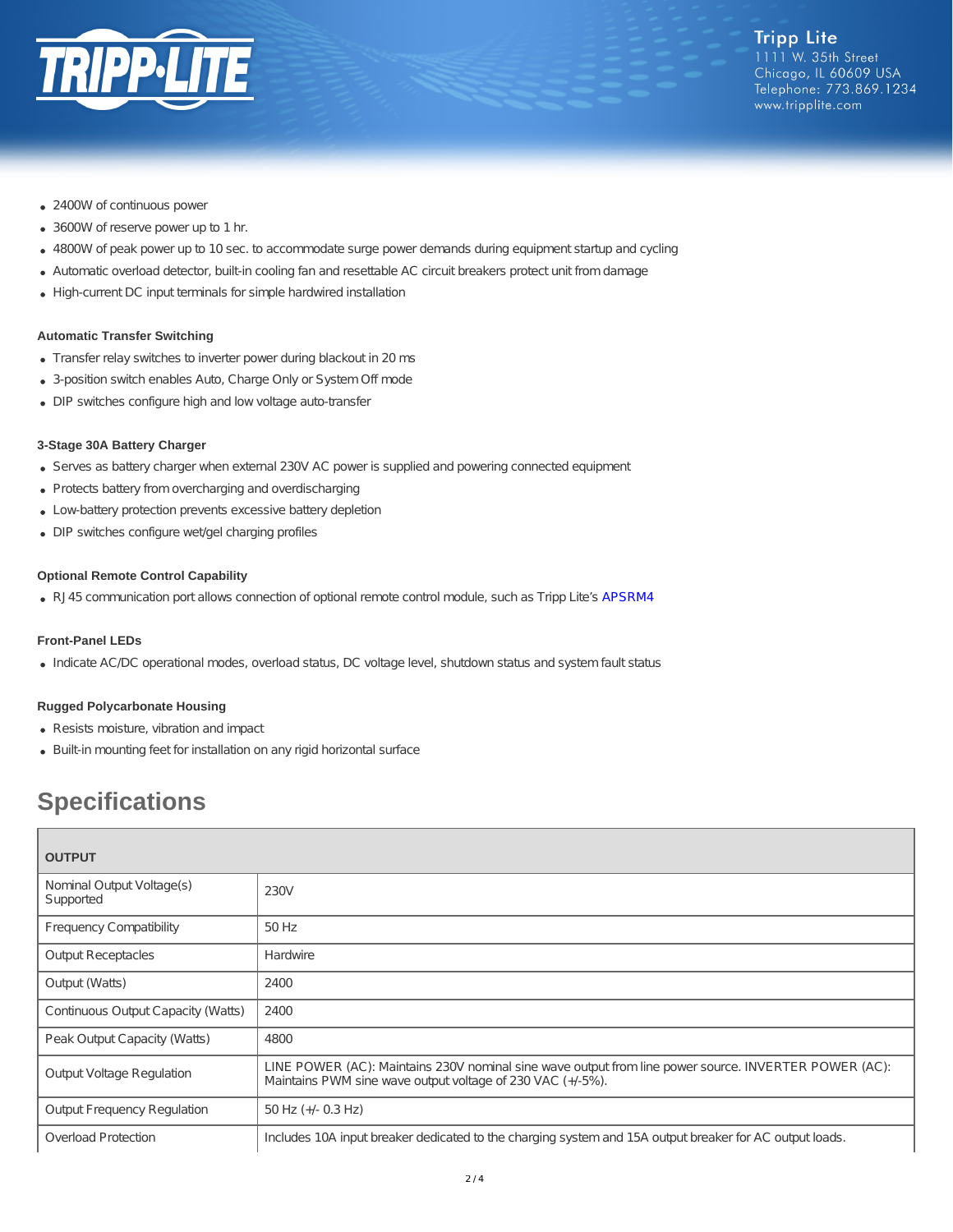

| <b>INPUT</b>                                 |                                                                                                                                                                                                                                                                                                                                                                                                                                  |  |
|----------------------------------------------|----------------------------------------------------------------------------------------------------------------------------------------------------------------------------------------------------------------------------------------------------------------------------------------------------------------------------------------------------------------------------------------------------------------------------------|--|
| Nominal Input Voltage(s) Supported           | <b>230V AC</b>                                                                                                                                                                                                                                                                                                                                                                                                                   |  |
| <b>Recommended Electrical Service</b>        | DC INPUT: Requires 24VDC input source capable of delivering 112A for the required duration (when used at full<br>continuous capacity - DC requirements increase during OverPower and DoubleBoost operation). For automotive<br>applications, professional hardwire installation with 300A minimum battery system fusing is recommended.                                                                                          |  |
| Maximum Input Amps / Watts                   | DC INPUT: Full continuous load - 112A at 24VDC. AC INPUT: 17 amps at 230VAC with full inverter and charger<br>load (7A max charger-only / combined input load to support charger and AC output is automatically controllable to<br>66%-33%-0% based on AC output loading using the charger limiting set points - see manual for setting instructions)                                                                            |  |
| <b>Input Connection Type</b>                 | DC INPUT: Set of 2 DC bolt-down terminals. AC INPUT: Hardwire via built in junction box with cover plate                                                                                                                                                                                                                                                                                                                         |  |
| Voltage Compatibility (VAC)                  | 230                                                                                                                                                                                                                                                                                                                                                                                                                              |  |
| Voltage Compatibility (VDC)                  | 24                                                                                                                                                                                                                                                                                                                                                                                                                               |  |
| <b>BATTERY</b>                               |                                                                                                                                                                                                                                                                                                                                                                                                                                  |  |
| Expandable Battery Runtime                   | Runtime is expandable with any number of user supplied wet or gel type batteries                                                                                                                                                                                                                                                                                                                                                 |  |
| DC System Voltage (VDC)                      | 24                                                                                                                                                                                                                                                                                                                                                                                                                               |  |
| Battery Pack Accessory (Optional)            | 98-121 sealed lead acid battery (optional)                                                                                                                                                                                                                                                                                                                                                                                       |  |
| <b>Battery Charge</b>                        | 30 amp                                                                                                                                                                                                                                                                                                                                                                                                                           |  |
| <b>Expandable Runtime</b>                    | Yes                                                                                                                                                                                                                                                                                                                                                                                                                              |  |
| <b>USER INTERFACE, ALERTS &amp; CONTROLS</b> |                                                                                                                                                                                                                                                                                                                                                                                                                                  |  |
| <b>Front Panel LEDs</b>                      | Set of 6 LEDs offer continuous status information on load percentage (6 levels reported) and battery charge level (7<br>levels reported). See manual for sequences.                                                                                                                                                                                                                                                              |  |
| Switches                                     | 3 position on/off/remote switch enables simple on/off power control plus "auto/remote" setting that enables distant<br>on/off control of the inverter system when used in conjunction with optional APSRM4 accessory when used in<br>inverter mode. In AC uninterruptible power mode, "auto/remote" setting enables automatic transfer from line power<br>to battery power - to maintain continuous AC power to connected loads. |  |
| <b>PHYSICAL</b>                              |                                                                                                                                                                                                                                                                                                                                                                                                                                  |  |
| Shipping Dimensions (hwd / in.)              | 13.5 x 15 x 21.5                                                                                                                                                                                                                                                                                                                                                                                                                 |  |
| Shipping Dimensions (hwd / cm)               | 34.29 x 38.1 x 54.61                                                                                                                                                                                                                                                                                                                                                                                                             |  |
| Shipping Weight (lbs.)                       | 42                                                                                                                                                                                                                                                                                                                                                                                                                               |  |
| Shipping Weight (kg)                         | 19.5                                                                                                                                                                                                                                                                                                                                                                                                                             |  |
| Unit Dimensions (hwd / in.)                  | 7.25 x 8.5 x 16.25                                                                                                                                                                                                                                                                                                                                                                                                               |  |
| Unit Dimensions (hwd / cm)                   | 18.42 x 21.59 x 41.28                                                                                                                                                                                                                                                                                                                                                                                                            |  |
| Unit Weight (lbs.)                           | 38.2                                                                                                                                                                                                                                                                                                                                                                                                                             |  |
| Unit Weight (kg)                             | 17.33                                                                                                                                                                                                                                                                                                                                                                                                                            |  |
| Cooling Method                               | Multi-speed fan                                                                                                                                                                                                                                                                                                                                                                                                                  |  |
| Material of Construction                     | Polycarbonate                                                                                                                                                                                                                                                                                                                                                                                                                    |  |